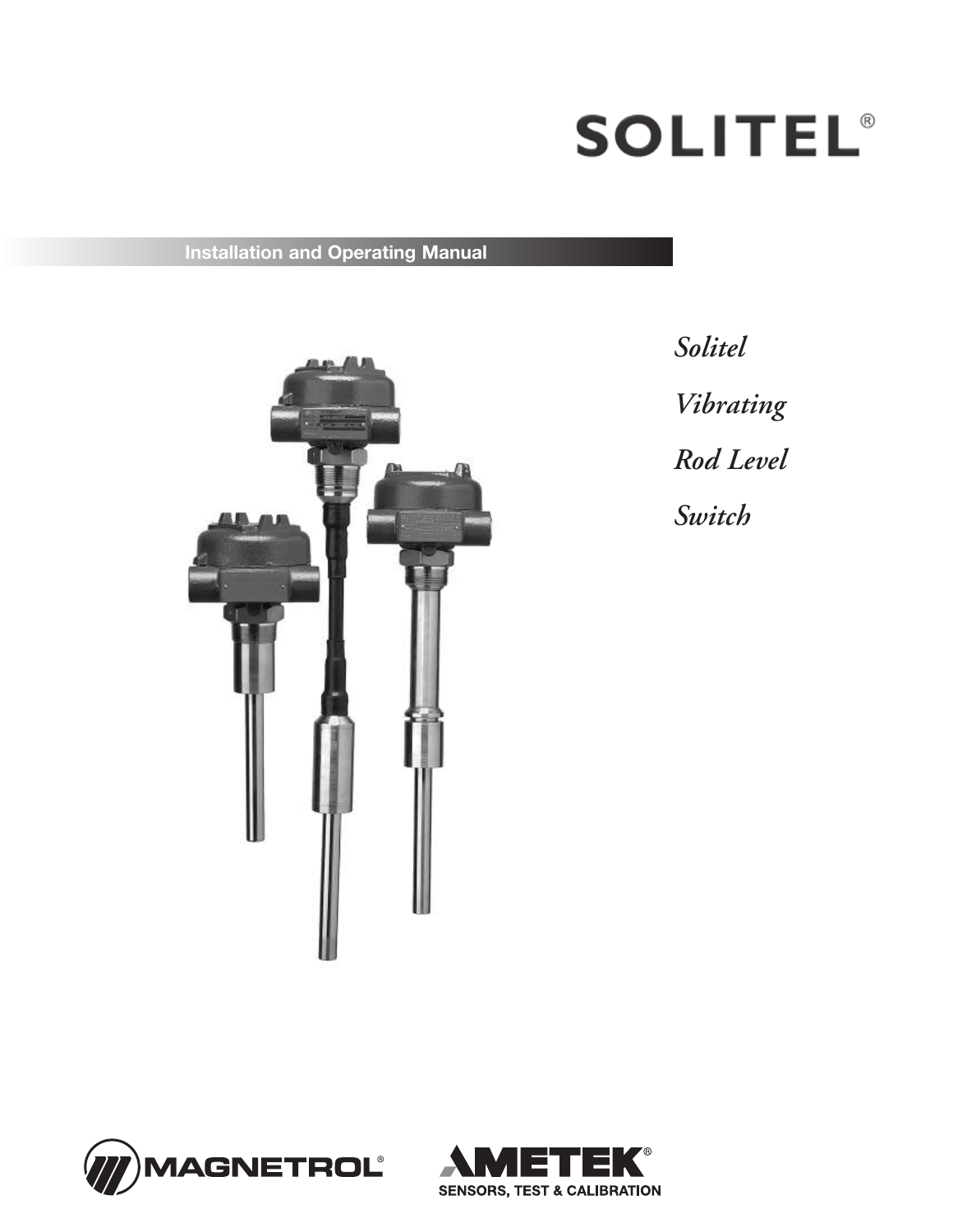### **Read this Manual Before Installing**

This manual provides information on the Solitel ® Vibrating Rod Level Switch. It is important that all instructions are read carefully and followed in sequence. Detailed instructions are included in the *Complete Installation* section of this manual.

### **Conventions Used in this Manual**

Certain conventions are used in this manual to convey specific types of information. General technical material, support data, and safety information are presented in narrative form. The following styles are used for notes, cautions, and warnings.

### **Notes**

Notes contain information that augments or clarifies an operating step. Notes do not normally contain actions. They follow the procedural steps to which they refer.

### **Cautions**

Cautions alert the technician to special conditions that could injure personnel, damage equipment, or reduce a component's mechanical integrity. Cautions are also used to alert the technician to unsafe practices or the need for special protective equipment or specific materials. In this manual, a caution box indicates a potentially hazardous situation which, if not avoided, may result in minor or moderate injury.

## **Warnings**

Warnings identify potentially dangerous situations or serious hazards. In this manual, a warning indicates an imminently hazardous situation which, if not avoided, could result in serious injury or death.

## **Safety Messages**

The Solitel system is rated by the IEC for use in Category II, Pollution Degree 2 installations. Follow all standard industry procedures for servicing electrical and computer equipment when working with or around high voltage. Always shut off the power supply before touching any components. Although high voltage is not present in this system, it may be present in other systems.

Electrical components are sensitive to electrostatic discharge. To prevent equipment damage, observe safety procedures when working with electrostatic sensitive components.

This device complies with Part 15 of the FCC rules. Operation is subject to the following two conditions: (1) This device may not cause harmful interference, and (2) This device must accept any interference received, including interference that may cause undesirable operation.

### **Low Voltage Directive**

For use in Category II installations. If equipment is used in a manner not specified by manufacturer, protection provided by equipment may be impaired.

**WARNING!** Explosion hazard. Do not connect or disconnect equipment unless power has been switched off or the area is known to be non-hazardous.

## **Warranty**

All Magnetrol electronic level and flow controls ar warranted free of defects in materials or workmanship for eighteen months from the date of original factory shipment.

If returned within the warranty period; and, upon factory inspection of the control, the cause of the claim is determined to be covered under the warranty; then, Magnetrol will repair or replace the control at no cost to the purchaser (or owner) other than transportation.

Magnetrol shall not be liable for misapplication, labor claims, direct or consequential damage or expense arising from the installation or use of equipment. There are no other warranties expressed or implied, except special written warranties covering some Magnetrol products.

## **Quality Assurance**

The quality assurance system in place at Magnetrol guarantees the highest level of quality throughout the company. Magnetrol is committed to providing full customer satisfaction both in quality products and quality service.

The Magnetrol quality assurance system is registered to ISO 9001 affirming its commitment to known international quality standards providing the strongest assurance of product/service quality available.

## Copyright © 2021 AMETEK Magnetrol USA, LLC. All rights reserved.

Performance specifications are effective with date of issue and are subject to change without notice. Magnetrol ® reserves the right to make changes to the product described in this manual at any time without notice. Magnetrol makes no warranty with respect to the accuracy of the information in this manual.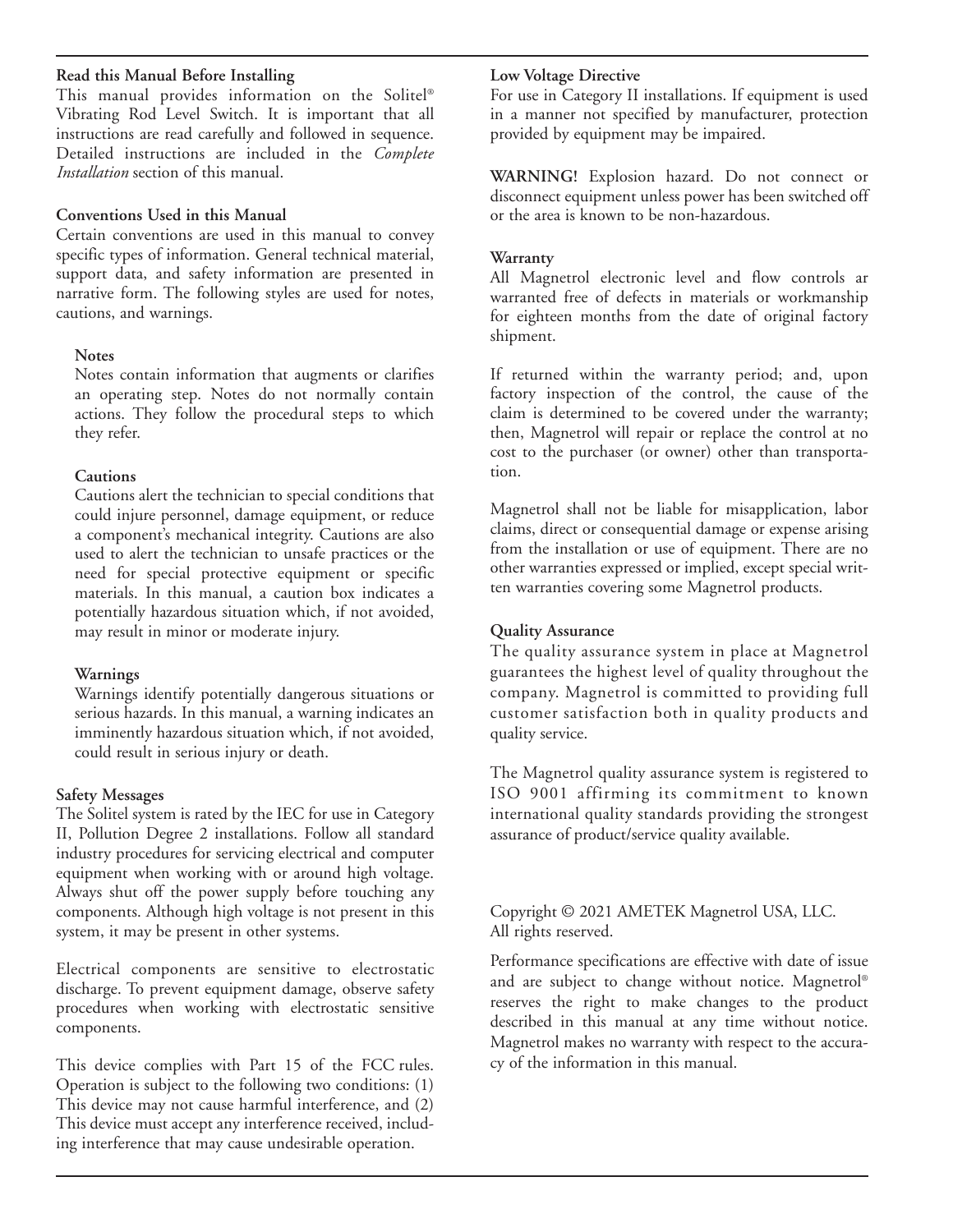# **1.0 Introduction**

The Solitel ® Vibrating Rod Level Switch provides reliable level detection of bulk solids and powders. This compact, integral switch is suitable for high or low level detection in hoppers and silos. It may also be used for plugged chute detection.

The rugged, single-piece probe is suitable for use in a variety of powders or granular materials with a minimum bulk density of less than one pound per cubic foot.

# **1.1 Principle of Operation**

The Solitel ® rod vibrates at a 350 Hz frequency. When media makes contact with the rod, the vibration is dampened. The attenuation of the vibration is detected by the integral mount electronics, changing the status of the relay.

# **2.0 Installation**

# **2.1 Unpacking**

Unpack the instrument carefully. Make sure all components have been removed from the packing material. Inspect all components for damage, and report any concealed damage to the carrier within 24 hours.

Check the contents of the carton, making sure it agrees with the packing slip and the purchase order. Verify that the model number imprinted on the nameplate matches the number on the packing slip and the purchase order. Report any discrepancies to the factory. Check and record the serial number for future reference when ordering parts.

Serial Number

# **2.2 Mounting**

Prior to installation, it is recommended that the unit be calibrated using a sample of the media to be measured. *Refer to Calibration, Section 2.5.*

IMPORTANT: Handle the instrument with great care, especially the probe. Any impact on the probe can damage the vibration system.

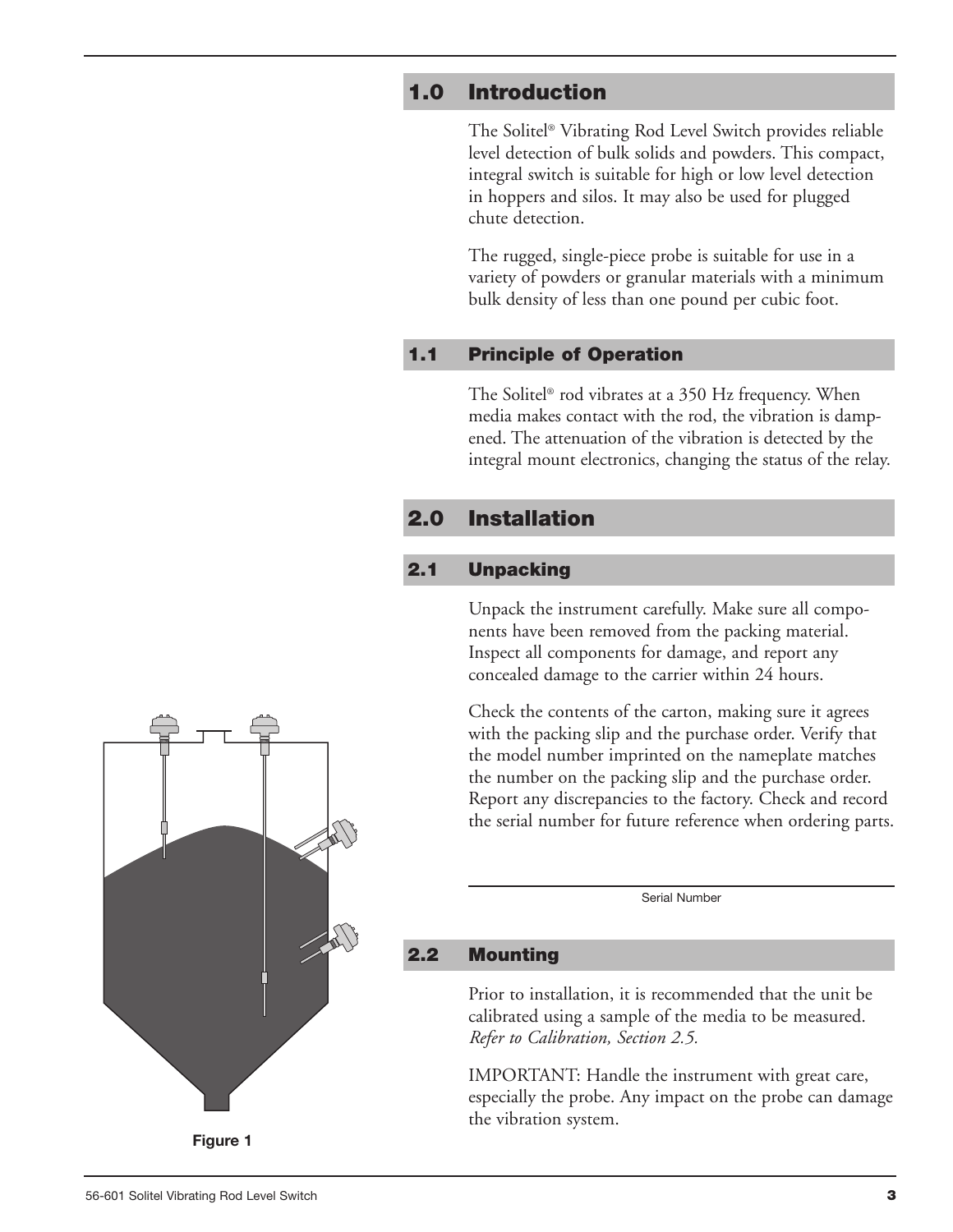



**Figure 3**





The SOLITEL switch is mounted to the vessel using a 1<sup>1/2"</sup> NPT threaded connection.

- Ensure that the tip of the probe is located at the desired switching point giving consideration to the slope angle of the material.
- The switch may be installed vertically or horizontally (at a downward angle) as shown in Figure 1 on page 3.
- Avoid mounting the sensor in a recess where buildup could dampen the vibration. See Figure 2.
- Do not cut or bend the vibrating rod.

IMPORTANT: A deflection plate is required when the probe is exposed to falling material, collapsed arch, or, in the case of a low level switch, when the drag force of the emptying material exceed the specifications. The deflector can be a baffle plate or angle iron (1½"  $\times$  1½"  $\times$  ¼") located 4 to 6 inches above the rod. See Figure 3.

Observe the specifications for bending force(F), torque $(M)$ , and pull force $(F)$  as indicated below: See Figure 4.

| Standard:       | $F = 100$ pounds (445 N)     |
|-----------------|------------------------------|
|                 | $M = 63$ foot pounds (85 Nm) |
| Extended Rigid: | $M = 63$ foot pounds (85 Nm) |

When using an extended length version for low level alarm, mount the probe above the outlet of the vessel to avoid the probe being dragged along by the outflowing material.

# **2.3 Electrostatic Discharge (ESD) Handling Procedure**

MAGNETROL electronic instruments are manufactured to the highest quality standards. These instruments utilize electronic components which may be damaged by static electricity present in most work environments. The following steps are recommended to reduce the risk of component failure due to electrostatic discharge:

1. Ship and store circuit boards in anti-static bags. If an anti-static bag is not available, wrap board in aluminum foil. Do not place boards on foam packing materials.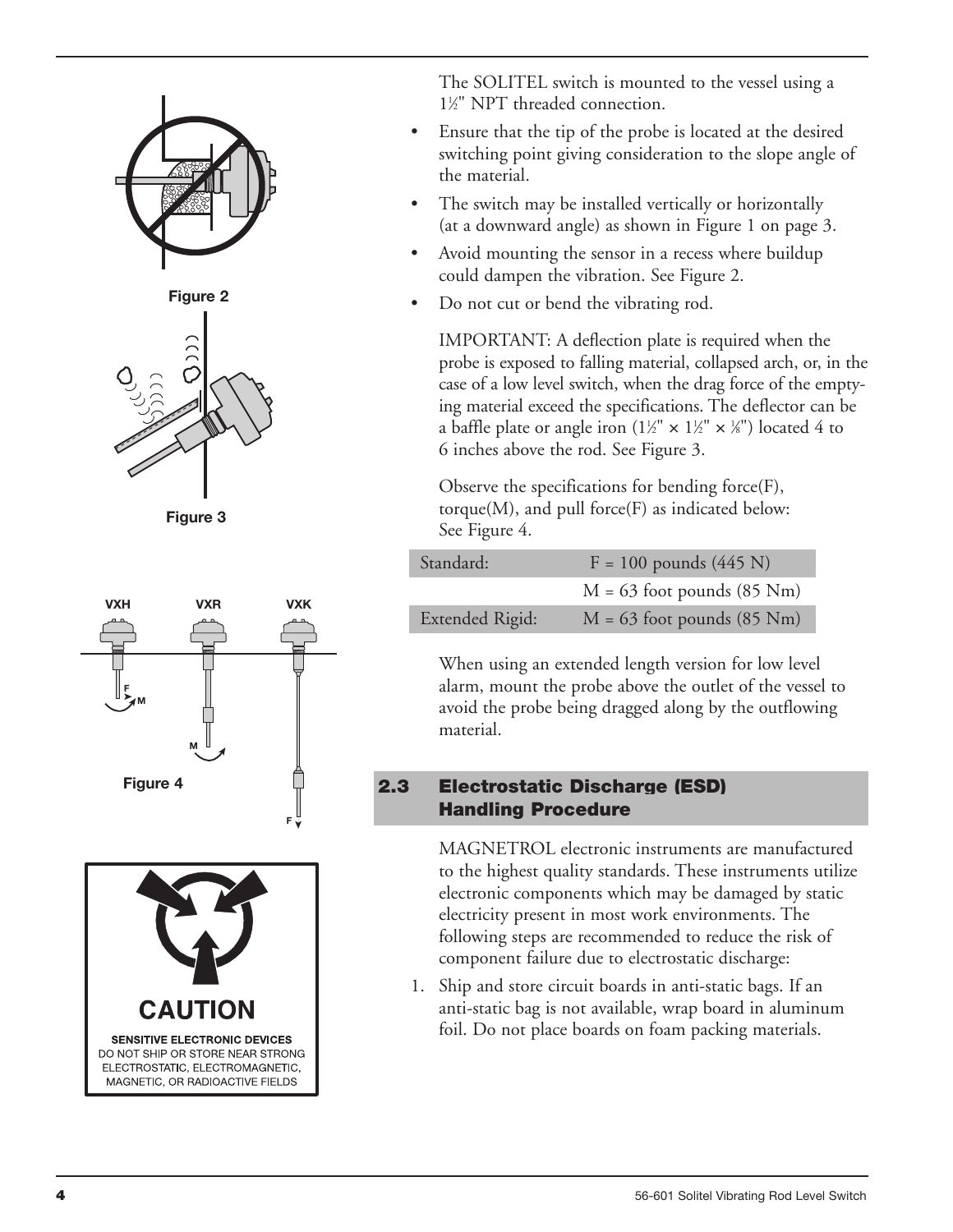

**Figure 5**



**Figure 6**

- 2. Use a grounding wrist strap when installing and removing circuit boards. A grounded workstation is also recommended.
- 3. Handle printed circuit boards only by the edges. Do not touch components or connector pins.
- 4. Ensure that all electrical connections are completely made and none are partial or floating. Ground all equipment to a good earth ground wiring.

# **2.4 Wiring**

Manually position the housing in the correct direction to allow for easy wiring. The housing can rotate one full turn.

- 1. Make sure the power supply is turned off.
- 2. Unscrew and remove housing cover.
- 3. Connect power leads to the proper terminals. To simplify wiring, the terminal strips may be removed from the module by lifting the front edge of the terminal block. Refer to Figure 5.
- a. 120 VAC Connect the "hot" wire to terminal marked L1 and the "neutral" to terminal L2/N. There is no connection to the center terminal.
- b. 24 VDC Connect wires to terminals (+) and (-). There is no connection to the center terminal.
- 4. To ensure optimum noise immunity, attach the ground wire to the green grounding screw inside the housing base.
- **Caution:** On 24 VDC units, the negative terminal of the power supply is isolated from ground and proper earth grounding of the power supply shield wire is necessary for noise immunity.
	- 5. Connect relay terminals. Refer to Figure 6.
	- 6. Set the fail-safe jumper as described in the table on page 6. For alarm applications, it is recommended that the de-energized status of the relay be used as the alarm status. This allows detection of power failure as an alarm status.
	- 7. Wiring is complete. Replace the housing cover.
	- 8. Apply power to the unit.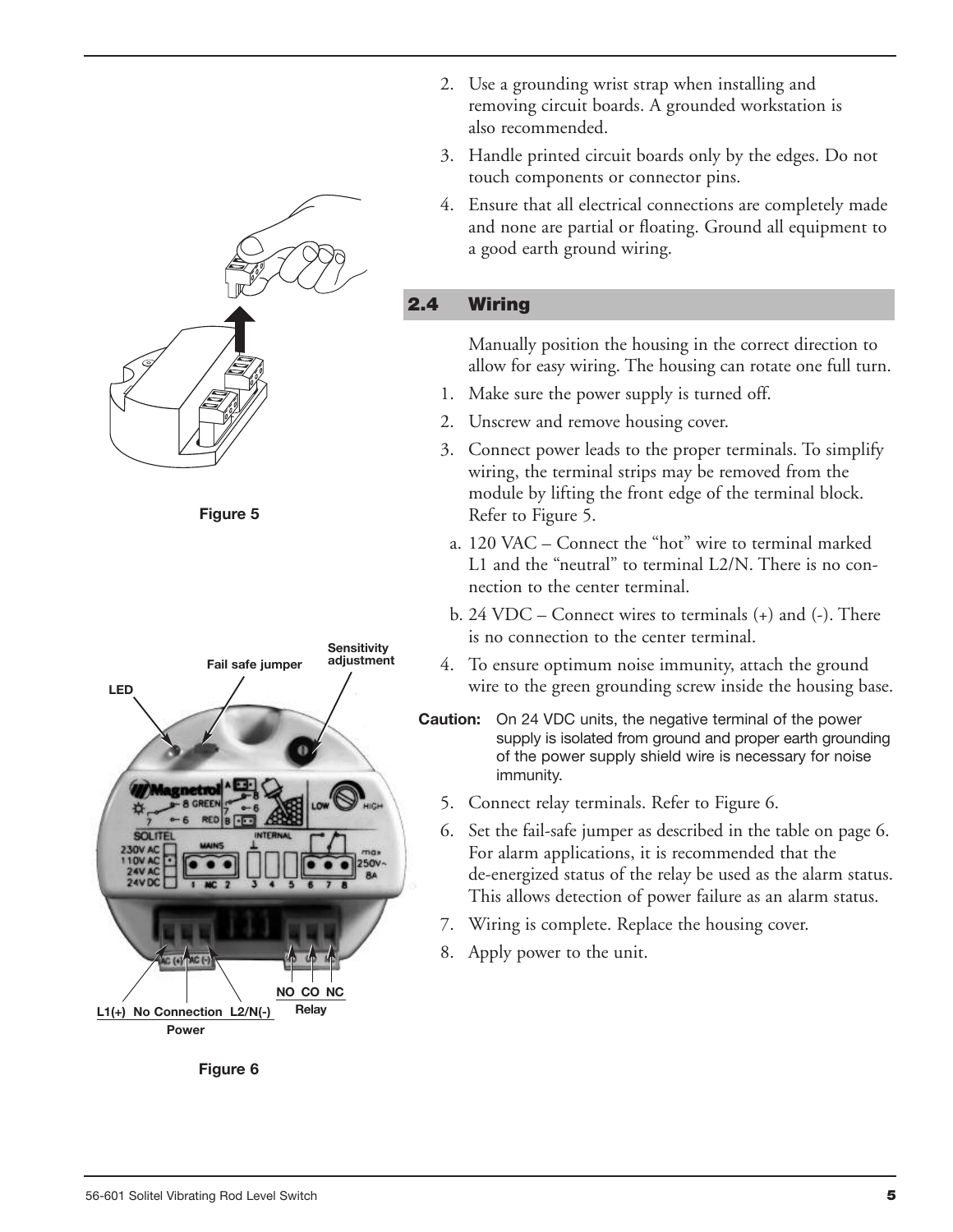| <b>Power</b> | <b>Material Level</b> | <b>Fail-Safe Jumper</b> | <b>LED Color</b> | <b>Relay Coil</b> | <b>Relay Terminal</b> |                 |
|--------------|-----------------------|-------------------------|------------------|-------------------|-----------------------|-----------------|
|              |                       |                         |                  |                   | NO to CO<br>$6 - 7$   | NC to CO<br>7–8 |
| On           | High                  | A position              | Green            | De-energized      | Open                  | Closed          |
|              |                       | B position              | Red              | Energized         | Closed                | Open            |
| On           | Low                   | A position              | Red              | Energized         | Closed                | Open            |
|              |                       | <b>B</b> position       | Green            | De-energized      | Open                  | Closed          |
| Fail         | High/Low              | A/B                     |                  | De-energized      | Open                  | Closed          |

## **2.5 Calibration**

Ensure that the fail-safe jumper is installed in the proper position as described in Table 1. The LED will show red when in alarm condition and green when in normal condition. Test the operation of the switch by holding, and then releasing the vibrating rod; the LED will change color.

The sensitivity of the switch can be changed using the density adjustment screw. Note that this adjustment screw has 270 degrees of rotation. Do not rotate past the stops.

NOTE: If the adjustment is too sensitive, the switch may detect even slight residue of material rather than level.

> Prior to installation, it is recommended that the unit be calibrated using a sample of the media to be measured.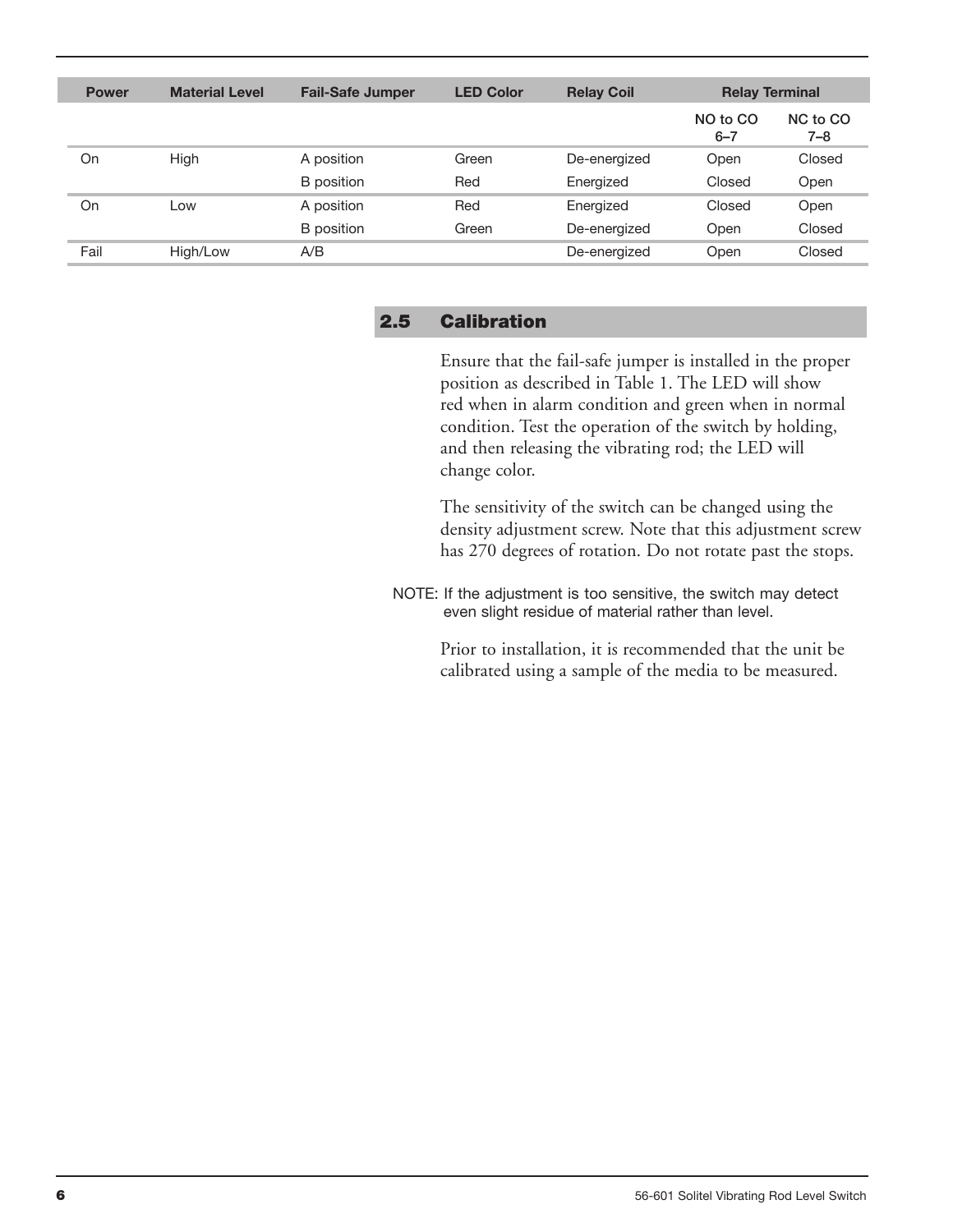# **3.0 Reference Information**

## **3.1 Troubleshooting**

SOLITEL is a simple and reliable device. However, care must be taken to avoid impacting or damaging the vibrating probe.

In the event the SOLITEL stops vibrating, the following procedure will identify if the problem is with the electronic module or with the sensor:

Disconnect the wires going to the sensor. (Terminals 3, 4, and 5). The following gives the expected voltage range between the sensors.

| <b>Terminals</b>     | <b>Voltage</b> |
|----------------------|----------------|
| 3 and $\overline{4}$ | 4 to 6 VDC     |
| 3 and 5              | 0.3 to 1.0 VAC |

If these voltage readings are not obtained, the electronics are defective and need to be replaced. If these voltages are measured, the problem is with the sensor.

- NOTE: The probe and electronics must be matched to ensure proper operation. Use the following procedure to match the electronics and the vibrating probe:
	- 1. Connect the wires from the sensor to terminals 3, 4, 5. There will be two wires of the same color and one wire of different color. The two similar wires go to terminals 4 and 5; the single wire goes to terminal 3.
	- 2. If the potentiometer is labeled "density" turn to the low position – if labeled "sensitivity" turn to the high position. Note this potentiometer has a 270 degree turn.
	- 3. Apply power to the electronic module.
	- 4. Turn the electronic module over.

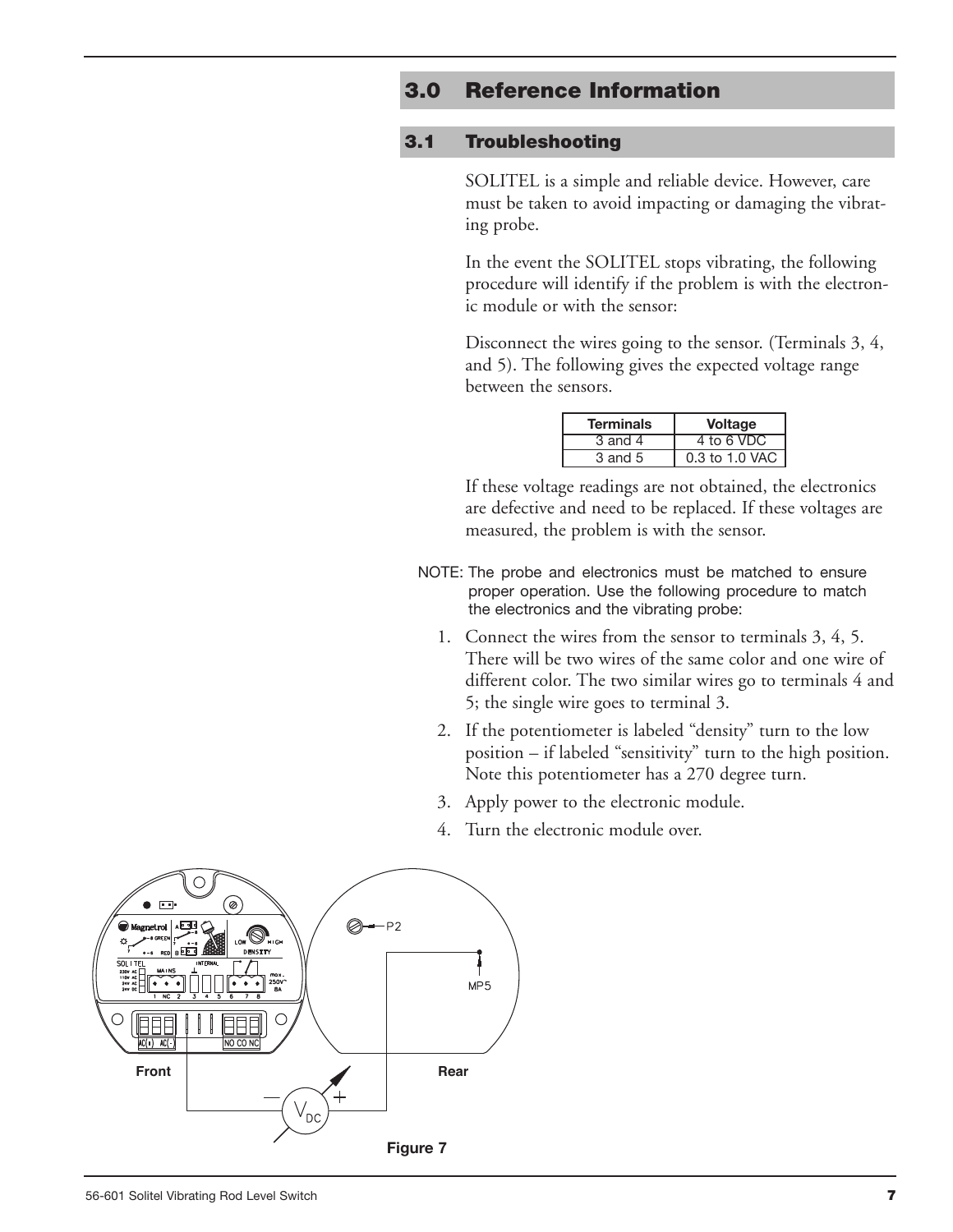- 5. Connect a digital multimeter between points MP5 on the back of the module and ground connection (terminal 3 on the electronic module) or the body of the vibrating probe. See Figure 7 on page 7.
- 6. Adjust potentiometer P2 on the rear of the electronic module to obtain a voltage between 0.4 volts and 1.0 volts. The reading should be as close to 1.0 volt as possible.
- 7. Grasp the vibrating section of the sensor with your hand. The vibration should stop and the relay will change state.
- 8. Remove your hand from the sensor. The relay will change state.
- 9. The electronic module and probe are now matched.

# **3.2 Agency Approvals**

## **3.2.1 CSA**

| <b>Model</b> | <b>Approval</b>     |
|--------------|---------------------|
| VXX-D1BX-XXX | Class I, Div. 2     |
|              | Groups A, B, C, & D |
|              | Class II, Div. 1    |
|              | Groups E, F, & G    |
|              | Type 4X             |
|              |                     |



These units have been evaluated to the applicable UL and CSA standards. CSA is accredited as a NRTL (National Recognized Testing Laboratory) in the United States.

These units have been tested to EN 50081-2 and EN 50082-2 and are in compliance with the EMC Directive 89/336/EEC.

# **3.3 Replacement Parts**



| Item | <b>Description</b>  | <b>Part Number</b> |
|------|---------------------|--------------------|
| 1    | Base                | 004-9189-001       |
| 2    | Cover               | 004-9105-001       |
| 3    | Cover o-ring        | 012-2101-345       |
| 4    | Electronics module: |                    |
|      | 110 VAC             | Z30-9011-001       |
|      | 24 VDC              | Z30-9011-004       |
| 5    | <b>Bracket</b>      | 005-6680-001       |
| 6    | Probe o-ring        | 012-2408-001       |
| 7    | Snap ring           | 010-5138-001       |
| 8    | Sleeve              | 004-0111-001       |
| 9    | Probe               | Consult Factory    |
|      |                     |                    |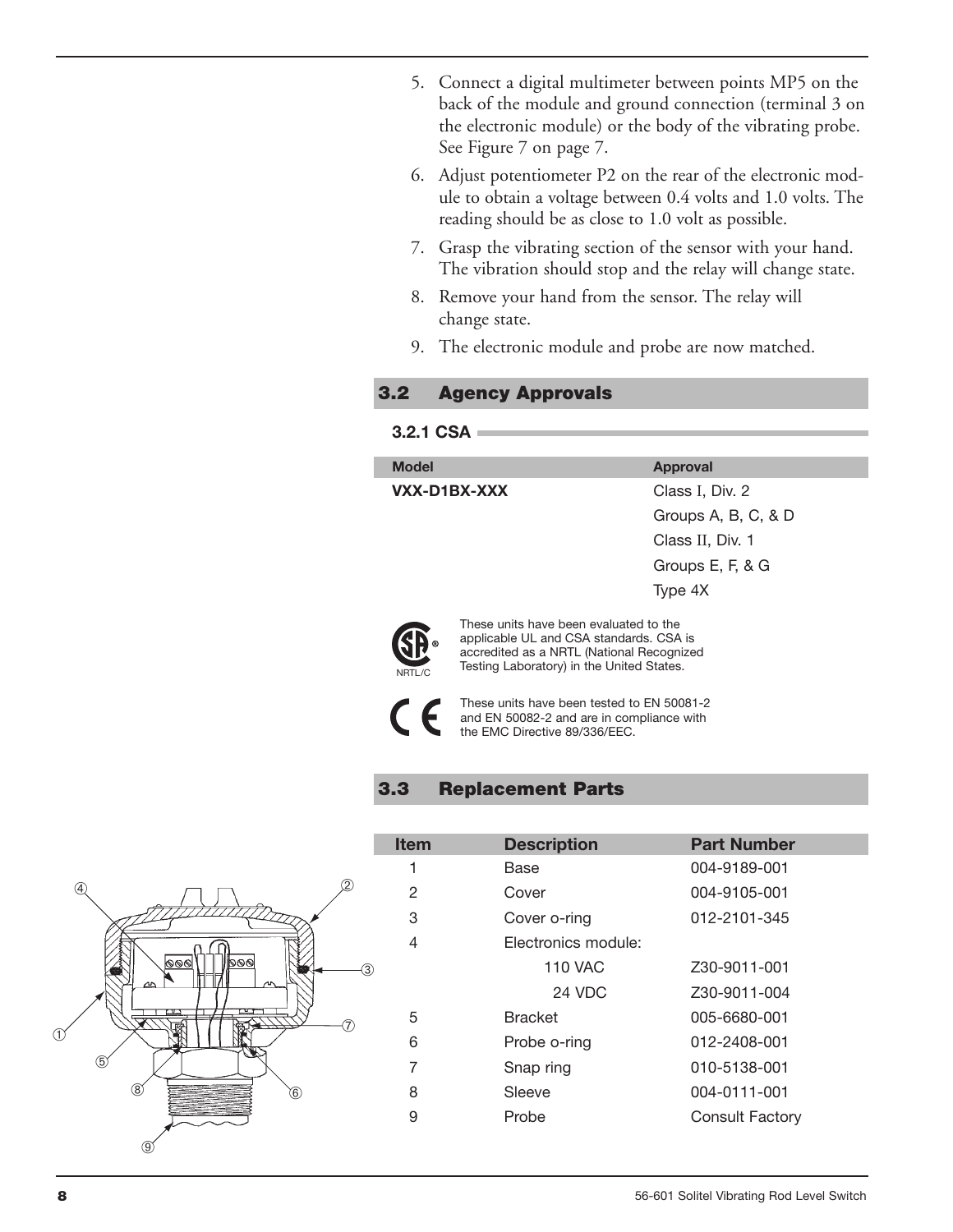# **3.4 Specifications**

## **3.4.1 Performance**



| <b>Description</b>  | <b>Specification</b>                                |
|---------------------|-----------------------------------------------------|
| Input voltage       | 110 VAC +10/-15%<br>24 VDC (±10%)                   |
| Power consumption   | Less than or equal to 3 VA                          |
| Operation frequency | 350 Hz                                              |
| Output relay        | SPDT 8 amp $@$ 250 VAC<br>SPDT 1 amp $@$ 24 VDC     |
| Time delay          | $6-10$ seconds<br>(depending on density adjustment) |
| Process connection  | $1\frac{1}{2}$ " NPT                                |
| Housing             | <b>NEMA 4X</b>                                      |

## **Operating process conditions**

| Standard                  | -4 to +230 $^{\circ}$ F<br>$(-20 \text{ to } +110 \text{ °C})$                       |
|---------------------------|--------------------------------------------------------------------------------------|
| Enhanced performance      | $-40$ to $+320$ °F<br>$(-40 C to +160 °C)$                                           |
| Ambient electronics temp. | -40 to +140 $\textdegree$ F, see chart at left<br>$(-40 \text{ to } +60 \text{ °C})$ |
| Relative humidity         | 98%                                                                                  |
| Maximum process pressure  | 360 psig                                                                             |
| Minimum Density           | 50 oz/ft <sup>3</sup> or 0.05 gm/cm <sup>3</sup>                                     |
| Materials specifications  |                                                                                      |
| Vibrating rod             | 316 stainless steel                                                                  |
| Rigid extension           | 316 stainless steel                                                                  |
| <b>Insertion</b> length   |                                                                                      |
| VXH                       | 8.25 inches (209 mm)                                                                 |
| <i>VXR</i>                | 10 to 100 inches (25 to 254 cm)                                                      |
|                           |                                                                                      |

# **Maximum mechanical load on probe**

| Stranded probe       | 63 Ft/lbs. (85 Nm) |  |
|----------------------|--------------------|--|
| Extended rigid probe | 63 Ft/lbs. (85 Nm) |  |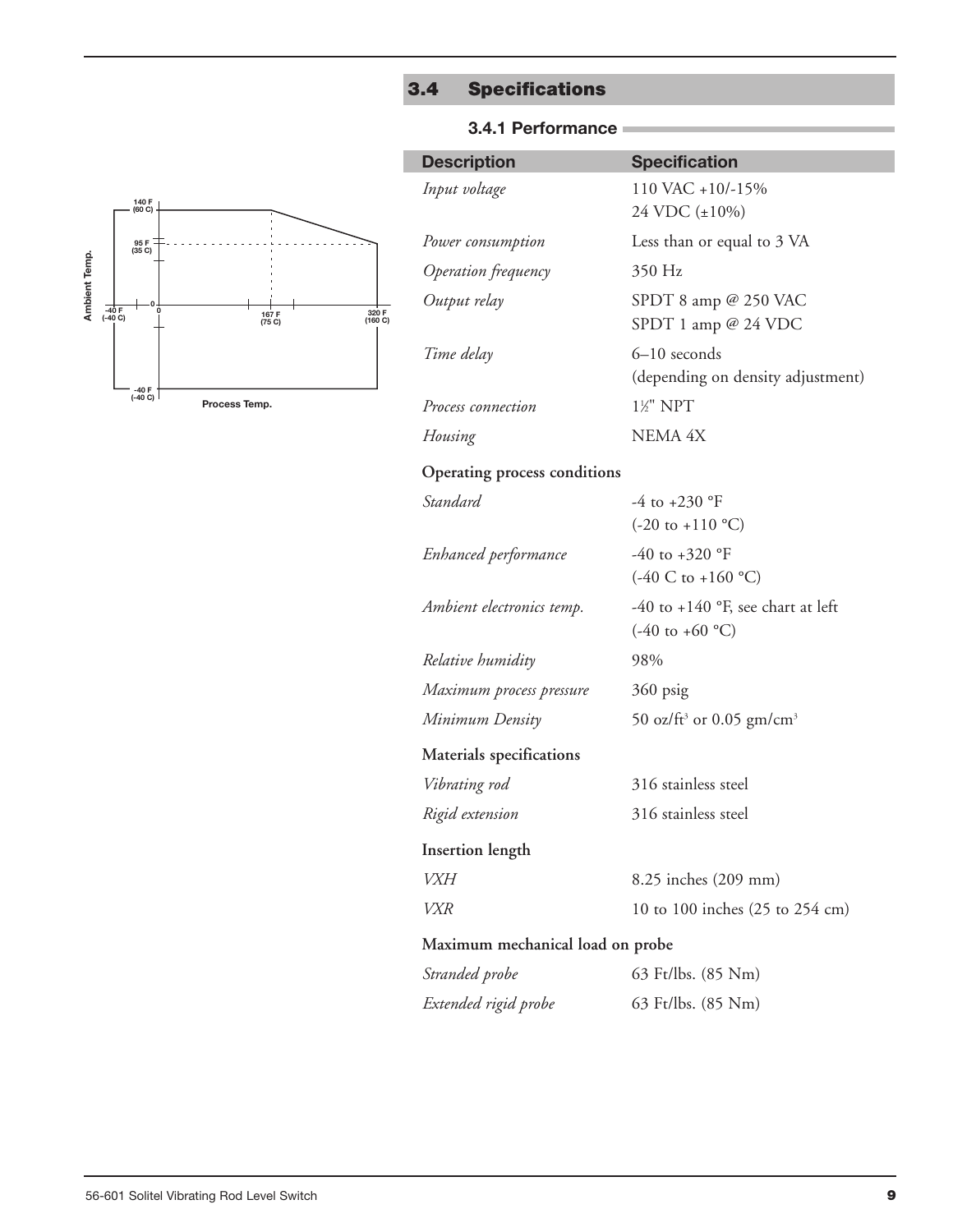# **3.4.2 Physical**



**DIMENSIONAL SPECIFICATIONS inches (mm)**



**Standard Length**

**Extended Rigid Probe**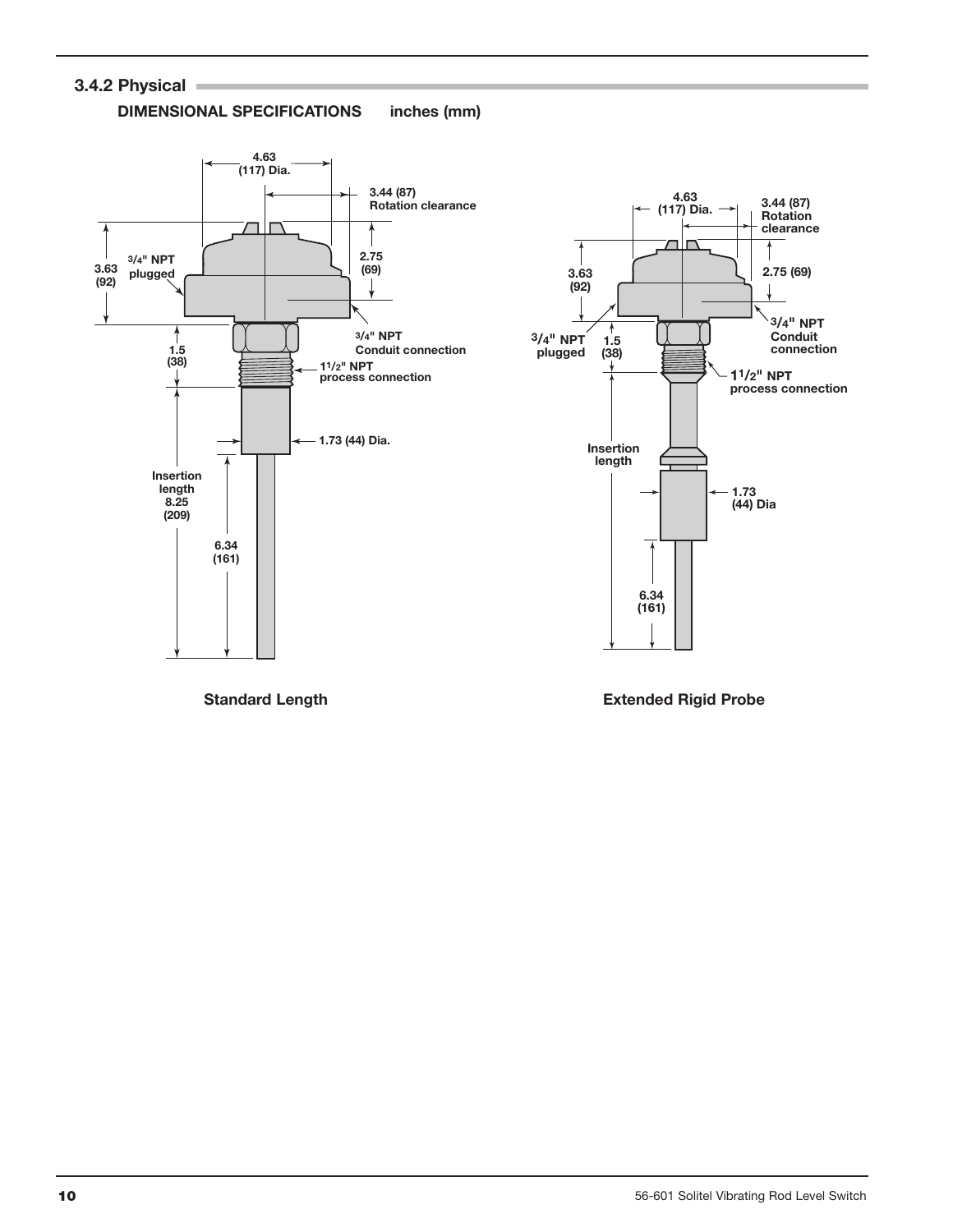# **3.5 Model Numbers**

## **3.5.1 Solitel ® Level Switch Standard and Extended Rigid Probe**

#### **DESIGN TYPE**